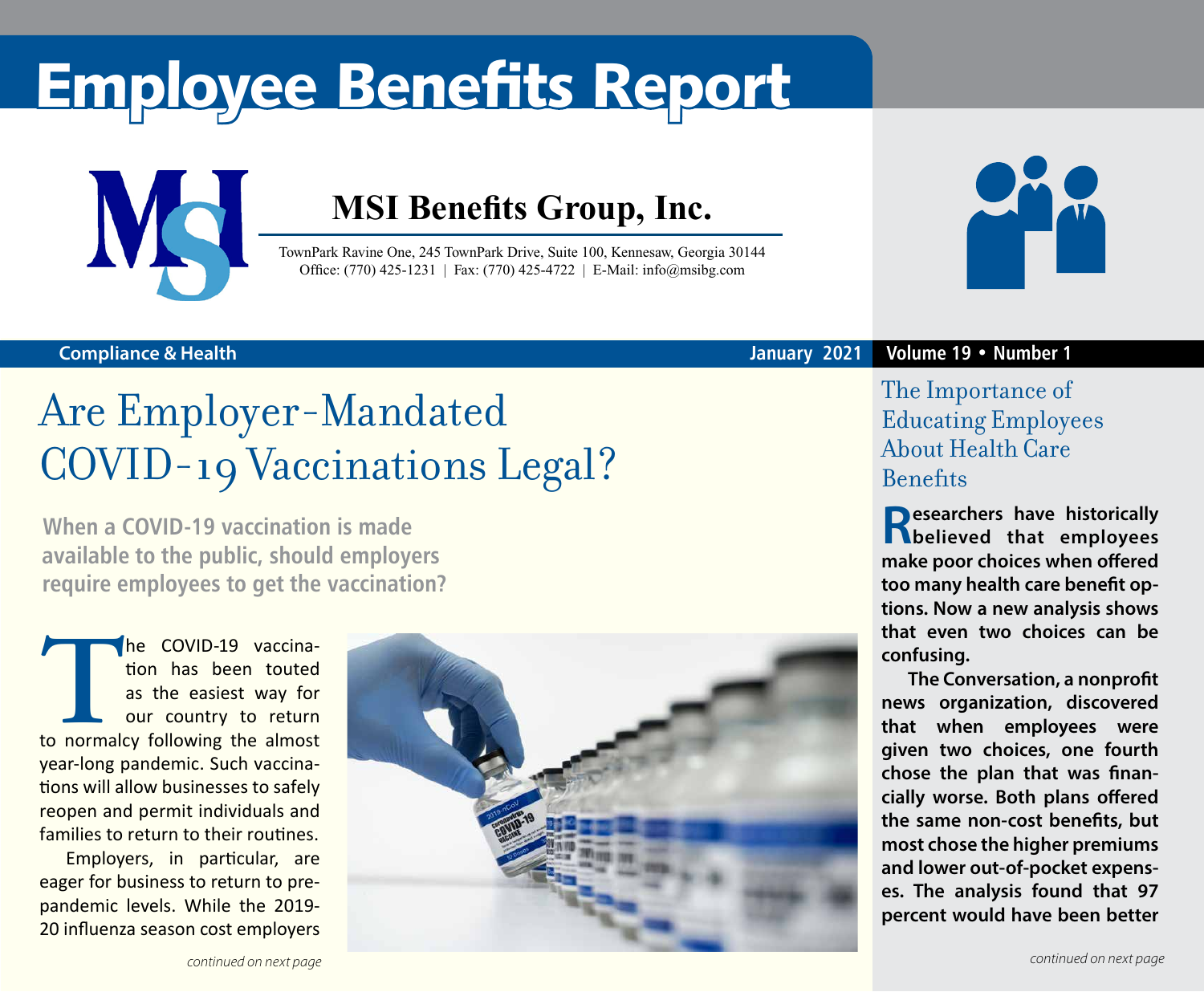\$13.1 billion in lost productivity, according to outplacement firm Challenger, Gray & Christmas, the global COVID-19 pandemic is expected to be even more damaging.

It's not surprising, then, that many employers are wondering if they can require employees to get the COVID-19 vaccine. The answers are "maybe" and "it depends."

#### **The Law**

You want to protect your employees, and the COVID-19 vaccination might seem the simplest answer. But, before you decide to require every employee to get the vaccination when it's available, make sure your actions do not put you at a legal risk.

Theoretically, employers can mandate that employees receive vaccines for both the flu and COVID-19 as a condition of employment. Certain high-risk workplaces, such as hospitals and nursing homes, already do so, and they can legally require employees to get one or more existing vaccinations. Experts assume that the COVID-19 vaccination would be included in the list of approved vaccinations. In addition, many states also require students to receive certain vaccinations in order to attend public or private K-12 schools.

While these practices suggest that schools and employers with traditionally high-risk workplaces might be able to mandate vaccinations, they are not common in schools or workplaces not associated with health care. Therefore, before pursuing similar requirements, check to see if federal or state laws support your actions.

#### **2020 CARES Act**

The federal CARES Act requires group health plans to pay for COVID-19 vaccines that are recommended by the U.S. Preventive Health Services Taskforce and the Center for Disease Control (CDC) Advisory Committee on Immunization Practices. If your health plan complies with this law, your employees will have access to the vaccine at no cost if they choose to take it.

#### **EEOC Guidance**

Although the Equal Employment Opportunity Commission (EEOC) has not addressed the issue of mandatory COVID-19 vaccinations in the workplace, it did address the issue during the H1N1 pandemic in 2009. The EEOC said that both the Americans with Disabilities Act (ADA) and Title VII of the Civil Rights Act of 1964 prohibited employers from compelling employees to be vaccinated for H1N1 regardless of their medical condition or religious beliefs even during a pandemic.

However, employers may be able to require COVID-19 vaccinations under the ADA or Title VII guidelines if they can demonstrate that the vaccine is "job-related and of business necessity" or prevents a "direct threat" to workplace safety. However, the EEOC says that under the ADA an employee with an underlying medical condition could be entitled to an exemption from mandatory vaccination for valid and supported medical reasons.

**off with the plan that had lower premiums but higher cost-sharing because their health risk factors were low.**

**While experts recommend helping employees make better informed decisions by providing research and analysis tools, they also recommend employees be informed about:**

- *<b>W* Benefit and plan summaries: These **explain in detail what the plan offers. Some plans include programs to help employees better manage their health such as case management or telemedicine.**
- **K** Member ID cards: Network, group and **member numbers and the insurance company's phone numbers are on ID cards.**
- $*$  **Provider directories: Employees usually pay more if they go out of network; they must know where to find the directory, or how to check participation by their provider online.**
- *<u><b>W* Discounts: Some health plans offer dis-</u> **counts. The carrier's website is a good resource.**

#### **State Law**

The U.S. Supreme Court says that states  $-$  not the federal government  $-$  can decide whether to enact legislation making vaccinations mandatory. If your state makes vaccinations mandatory, then the decision has been made for you.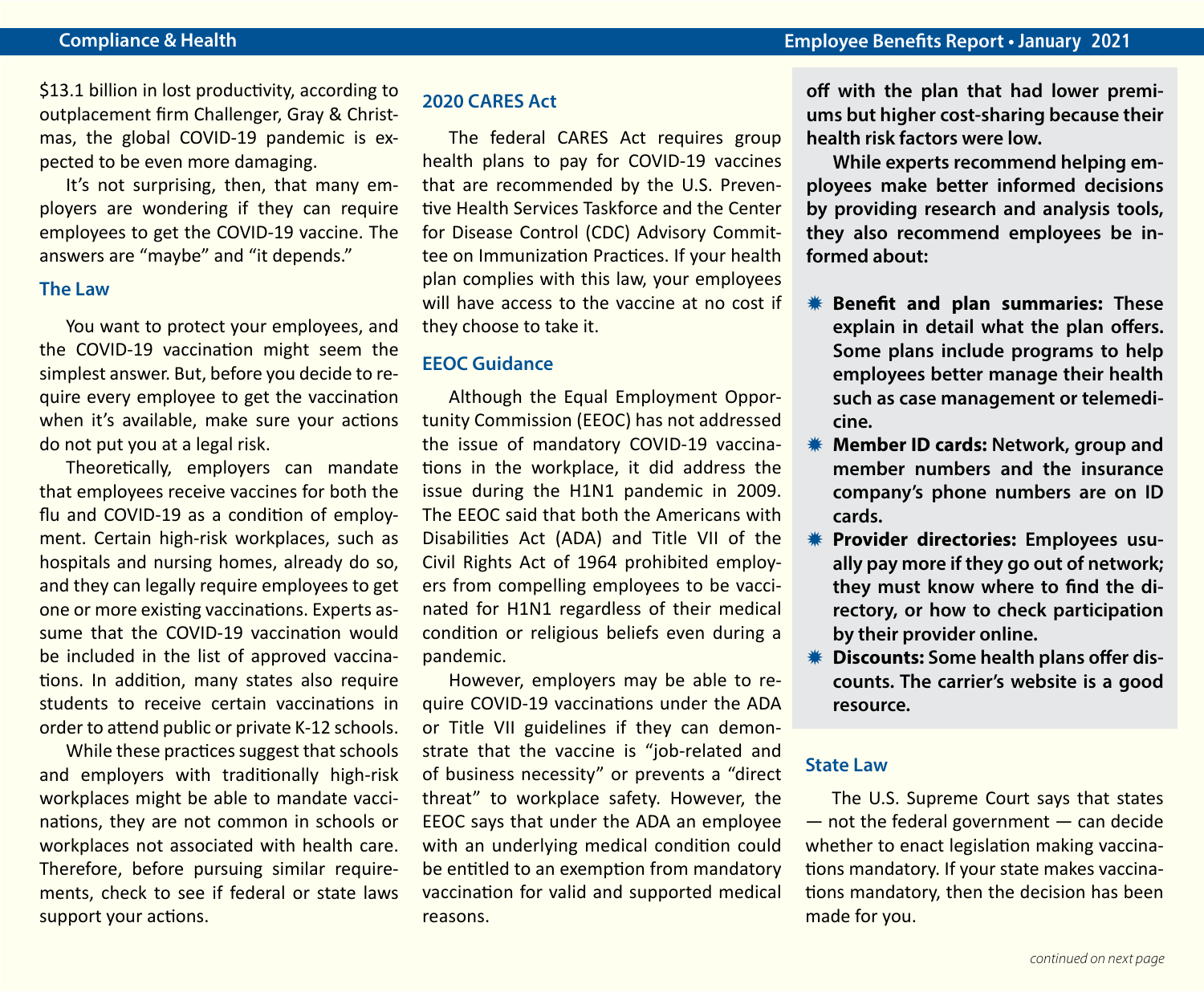#### **Downsides**

As wonderful as a vaccination sounds, not everyone is excited about taking a vaccine that was fasttracked and has no performance record. Pharmaceutical companies were tasked with developing a drug in just a few months  $-$  a process that usually takes 10 years, according to the Wellcome Trust, a biomedical research charity in London. Many people wonder whether a vaccine developed so quickly can be safe for everyone. Individuals who have certain preexisting conditions could be at elevated risks. Others may have a religious objection to vaccinations in general.

#### **Accommodations**

If you decide that mandatory vaccinations are the best course for your company, you will need to make accommodations for employees who:

- $*$  Have certain health conditions
- $*$  May suffer negatively if taking certain medications
- **\*\*** Have religious objections

You may have to make accommodations so these employees can work from home.

A less controversial option would be to strongly encourage flu vaccinations or to hold an onsite clinic.

### Health Care Benefit Trends for 2021

**Health care in 2020 has been impacted by the pandemic and that trend is expected to continue next year.** 

**Here are some of the cost and benefit**<br>trends we can expect to take center<br>stage this year. trends we can expect to take center stage this year.

#### **Costs**

Health care premiums are expected to rise at higher rates than in recent years. Business Source Group on Health predicts that large employers will see premium increases ranging from 5.3 percent to 6.1 precent. Small employers may see increases as high as 20 percent.

Here are a few ways employers can counteract the increases:

#### **Savings Accounts:**

- **\* The new individual coverage Health Reim**bursement Arrangement (HRA) was established January 1, 2020, and allows businesses the option to offer full-time, part-time and seasonal employees a monthly allowance of tax-free money to buy health insurance that fits their unique needs.
- **\* Health Savings Accounts (HSAs) and Flexible** Spending Accounts (FSAs) are expected to be more popular because of the CARES Act, a coronavirus-targeted legislation passed in March 2020. The changes expand the use of these accounts by:
	- ◆ Protecting reimbursements for COVID-19 testing and treatment and telemedicine



appointments — even before plan deductibles are met.

- $\triangle$  Extending election and payment periods for COBRA participants.
- $\triangleleft$  Making feminine hygiene products and over-the-counter drugs eligible for HSA and FSA reimbursement.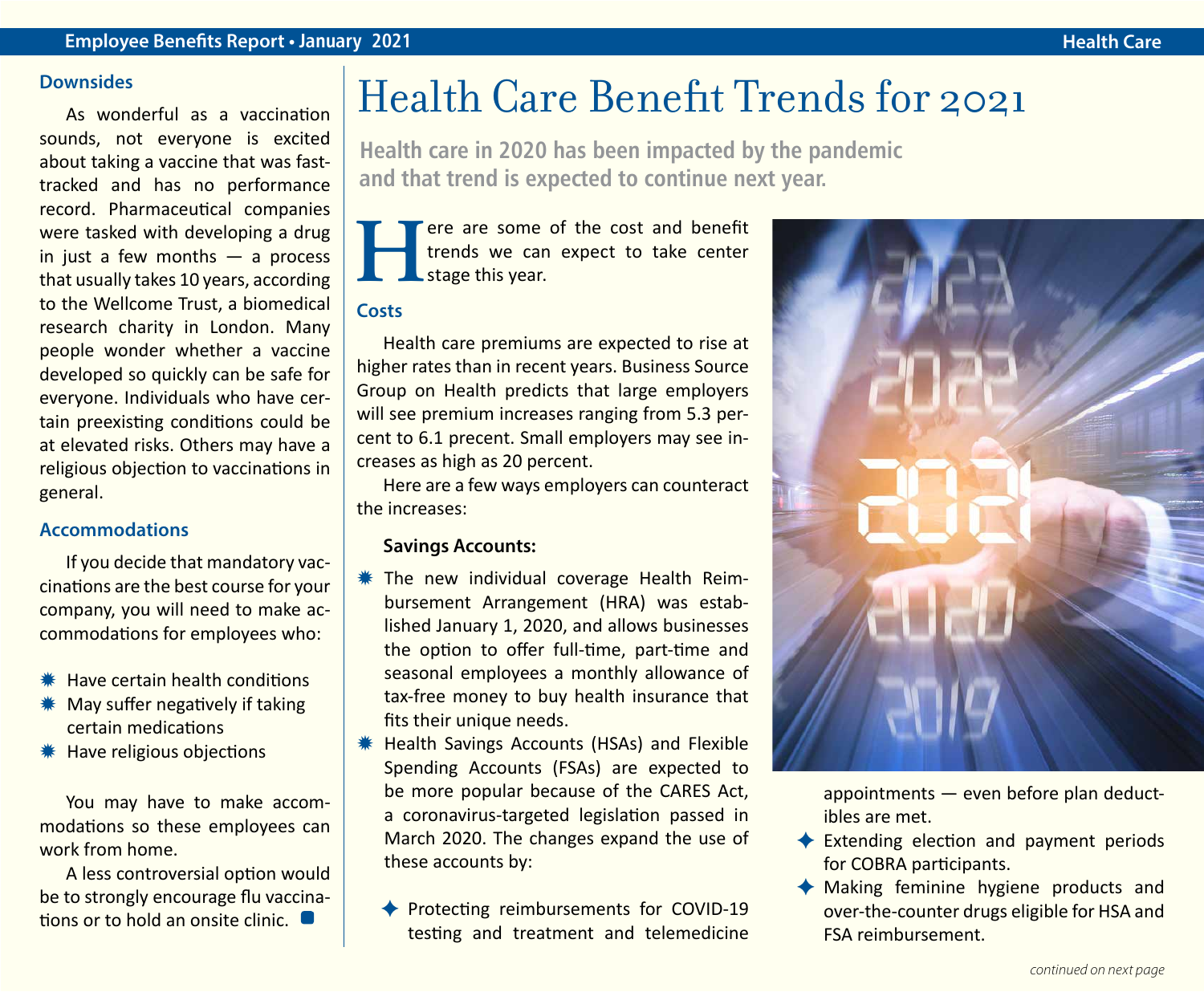#### **No Copays or Deductibles**

Zero copays and zero deductibles are not the norm, but they are gaining favor. High-deductible plans were previously seen as way to get employees to use their health care dollars more wisely. In theory, employees would have "skin in the game" and by realizing health care benefits aren't free, keep costs lower. That was not the outcome, however. As costs have continued to rise, so have deductibles associated with employer-sponsored health benefits, which now average more than \$1,600 — more than most employees have saved. A radically different approach does away with most deductibles and copays.

#### **Defined Contributions**

 $*$  With a defined-contribution model, the employer sets aside a fixed amount of health benefits dollars for each employee. Employees are offered a variety of health plan options and can choose the one that fits their needs and budgets. With this model, employer budgets for benefits are predictable because they don't depend on the employees' enrollment choices or their health spending.

#### **Increased cost-sharing**

Employers who are struggling financially may need to increase employees' premiums and cost sharing. It's helpful to pair these skinny plans with a health savings account and/or flexible spending account.

#### **Benefits:**

To help employees get the most out of their health plans, new or increased benefits are being added. Here are two of the more popular benefits:

#### **Telemedicine**

Telemedicine is the use of smartphones. tablets or computers to visit with a doctor or health specialist and get a diagnosis and prescription. Experts expect that even after the pandemic is over, telemedicine will still be popular because of its convenience and lower costs. Some health plans charge members nothing for a telemedicine visit.

#### **Mental Health**

The global pandemic has severely tested everyone's mental health. A recent Centers for Disease Control and Prevention study showed that the national rate of anxiety in the United States tripled in the second quarter compared to the same period in 2019. During the same time depression almost quadrupled. Health plans are adding increased mental health support — both in person and via telemedicine. Other programs that help ease stress include flexible work arrangements, mental wellness programs and access to health savings accounts and/or flexible spending accounts. **continued on next page**<br>continued on next page

## Could Employer Retirement Accounts Change in a Biden Administration?

**There's talk that tax-deferred retirement plans could be replaced by a system based on tax credits.** 

**EVERITHERRY WE WE ARE WE ARE WE CALCULAR WE CALCULAR THE MANUS CONTROLLERRY PRESSED THE COUNTROLLERRY STATE THAN IS UPDEL TO THE COUNTRY'S 401(k) retirement** we can expect with an incoming President Biden. One area Biden has expressed interest in on the campaign plans. According to Investopedia, 401(k)s are currently the most popular type of employersponsored retirement plan in the United States.

A 401(k) is eligible for special tax benefits under Internal Revenue Service guidelines. Employees can invest a portion of their salary up to an annual limit. Employers may or may not match some part of employees' contributions.

For 2021, the basic salary deferral limit for 401(k) and similar workplace plans remains flat at \$19,500; the \$6,500 catch-up amount for those 50 or older also remains the same, but the overall limit for these plans goes up from \$57,000 to \$58,000 in 2021, to include employer contributions. The overall limit helps employ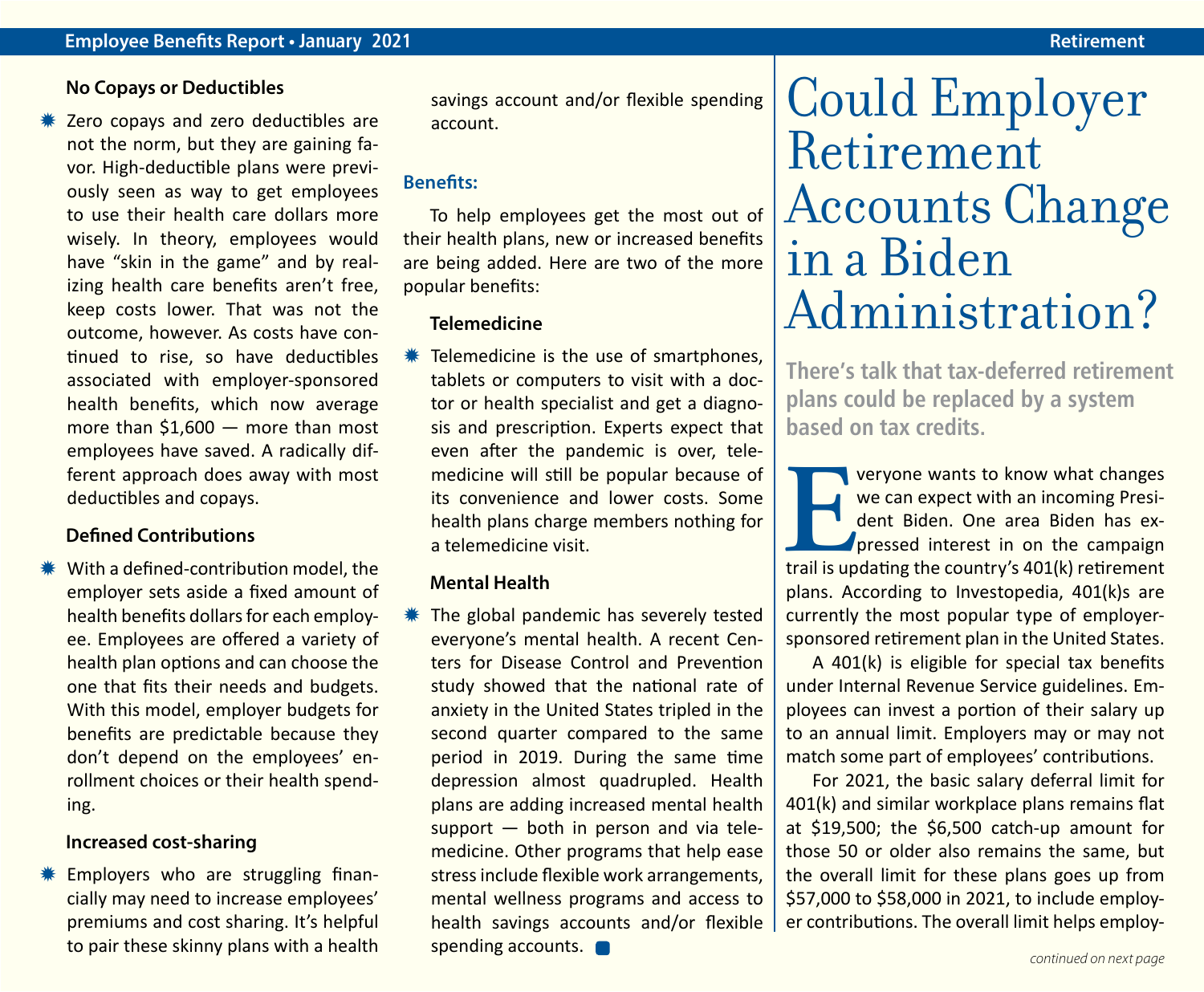ees whose employers allow special after-tax salary deferrals.

#### **Biden's Proposal**

While Biden's retirement plan would not end 401(k) accounts, it would flip the incentive structure of a retirement system based on deducting retirement savings from payroll taxes.

According to *Forbes* magazine, Biden's basic proposal is to repeal the tax deferral offered for traditional retirement plans, such as 401(k)s and individual retirement accounts, replacing it with a tax credit.

Biden's campaign website said that this action would equalize retirement saving tax breaks. The concern is that high earners get higher tax advantages than most people and Biden's hope is to provide benefits equally to all income groups.

For example, with a current 401(k), someone making \$600,000 in the 37 percent bracket would get a \$370 tax break for each \$1,000 she or he contributes to a 401(k) plan. Someone earning \$60,000 in the 22 percent bracket would only receive a \$220 tax break for that same \$1,000 contribution.

Under Biden's plan, when a \$1,000 contribution is made, a person earning \$600,000 would get the same \$260 tax break as someone making \$60,000. The credit would be refundable, so an employee who earns too little for the credit to fully offset their income tax liability would still get the full tax credit.

The idea may remain an idea or be scaled back depending on what a Republican-controlled Senate will approve.



#### **What the Critics Say**

There is concern about what a drastic change like this might do to a system that's been in place since the early 1980s. The retirement industry has long been against reform.

Industry groups representing workplace savings plan providers, mutual funds and other investment assets are interested in seeing studies. Some worry that richer households might save less, while those in favor of the tax credit say that the wealthy would save roughly the same amounts with or without the tax break.

Plus, lower-income earners might not gain that much more in their saving plans. The last study that was done on the impact of a tax credit on different income groups was in 2012. The Urban-Brookings Tax Policy Center estimated that the tax benefits would be enjoyed the most by the bottom 90 percent of households based on income, with tax increases falling disproportionately on the top 10 percent of earners. However, since the tax code and economic conditions have changed substantially since 2012, a new estimate is needed.

In addition, many lower-income individuals are living paycheck to paycheck and may not be interested in saving for retirement — regardless of the tax deferral benefit.

If this plan was put into practice, experts expect that some investors might forgo contributing to a traditional pre-tax 401(k) and receive the

government contribution and instead switch to a Roth 401(k). With a Roth, the contributions are taxed upfront but funds built up over decades can be withdrawn tax-free in retirement.

One thing to consider with a Roth is that lower rates today make a Roth plan more attractive, because an investor is paying current rates in order to avoid paying higher rates when they retire. In contrast, higher rates today make the traditional 401(k) a more interesting option. Younger employees might be most interested in a Roth account because they currently are in lower tax brackets and have more years for their investment to increase.

Plans to overhaul tax deferrals have been tried before. In 2017, the House Republicans proposed to limit 401(k) plan deferrals to \$2,400 annually, with any excess savings directed into Roth-style after-tax accounts. Both President Donald Trump and Democrats opposed the plan saying that it was a tax increase on middle-class savers.